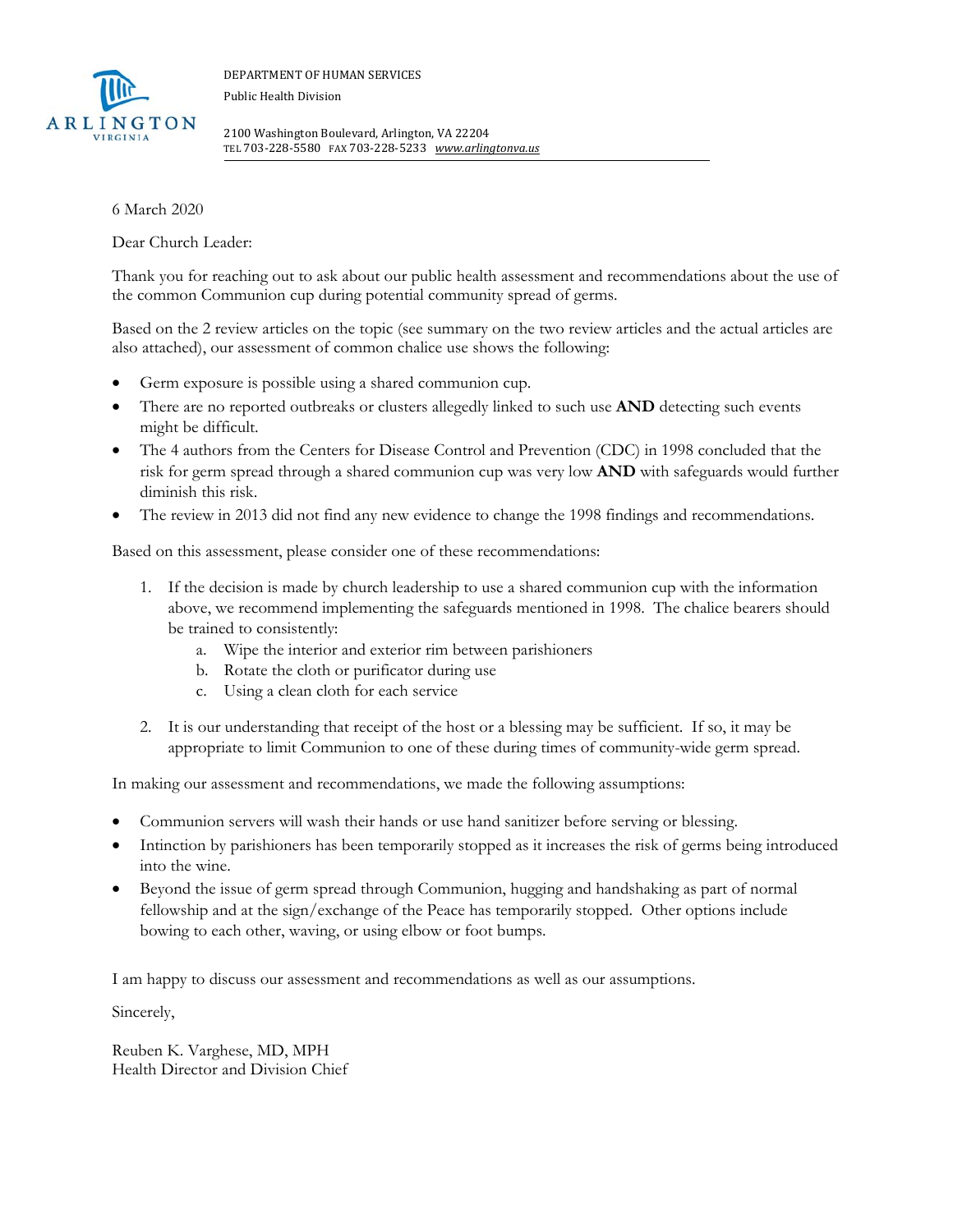## **Page 2**

## **Summary of findings, The American Journal of Infection Control, 1998 letter to the editor**  (see attached)

Germs can

- o Contaminate a common communion cup
- o Survive the alcohol content
- Therefore, theoretically, ill people or asymptomatic carriers with germs in their saliva who drink from a shared communion cup potentially expose congregation members to germs.
- The authors believed that the risk was so small that it was undetectable.
	- o They go onto to say that the CDC had not been called on to investigate any episodes or outbreaks of infectious diseases that have been allegedly linked to the use of a common communion cup.
	- o However, they also do say that outbreaks or clusters of infection related to use of a common communion cup might be difficult to detect.
		- And they also cite a study which compared people who received Communion as often as daily with persons who did not receive communion or person who did not attend Christian church services.
			- The group receiving Communion did not have a higher risk of infection compared to those who did not receive.
- At that time, the authors concluded that the risk for germ spread through a shared communion cup was very low AND with appropriate safeguards would further diminish risk.
	- o The safeguards mentioned include wiping the interior and exterior rim between parishioners, rotating the cloth or purificator during use, and using a clean cloth for each service.
	- o Additionally, they advised that churches using a shared communion cup to consider asking parishioners to not drink from the cup if a person had an active respiratory infection or moist or open sores on their lips (e.g., herpes).

## **Summary of findings, The International Journal of Infectious Diseases, 2013 review paper**  (see attached)

- A review in 2013 reviewed the medical literature for religious rituals or ceremonies that have been reported to cause infection, including the Christian common communion chalice.
- They cited the 1998 consensus paper, 4 of the 6 articles cited in the consensus paper, and identified two new studies, 1 from 1967 and 1 from 2005.
- The review authors concluded that "there is experimental evidence suggesting that sharing a communion cup contaminates the wine and cup. However, there has never been a documented case of illness caused by sharing a chalice reported in the literature."
- They cite the safeguards mentioned in the consensus paper, with no new additions.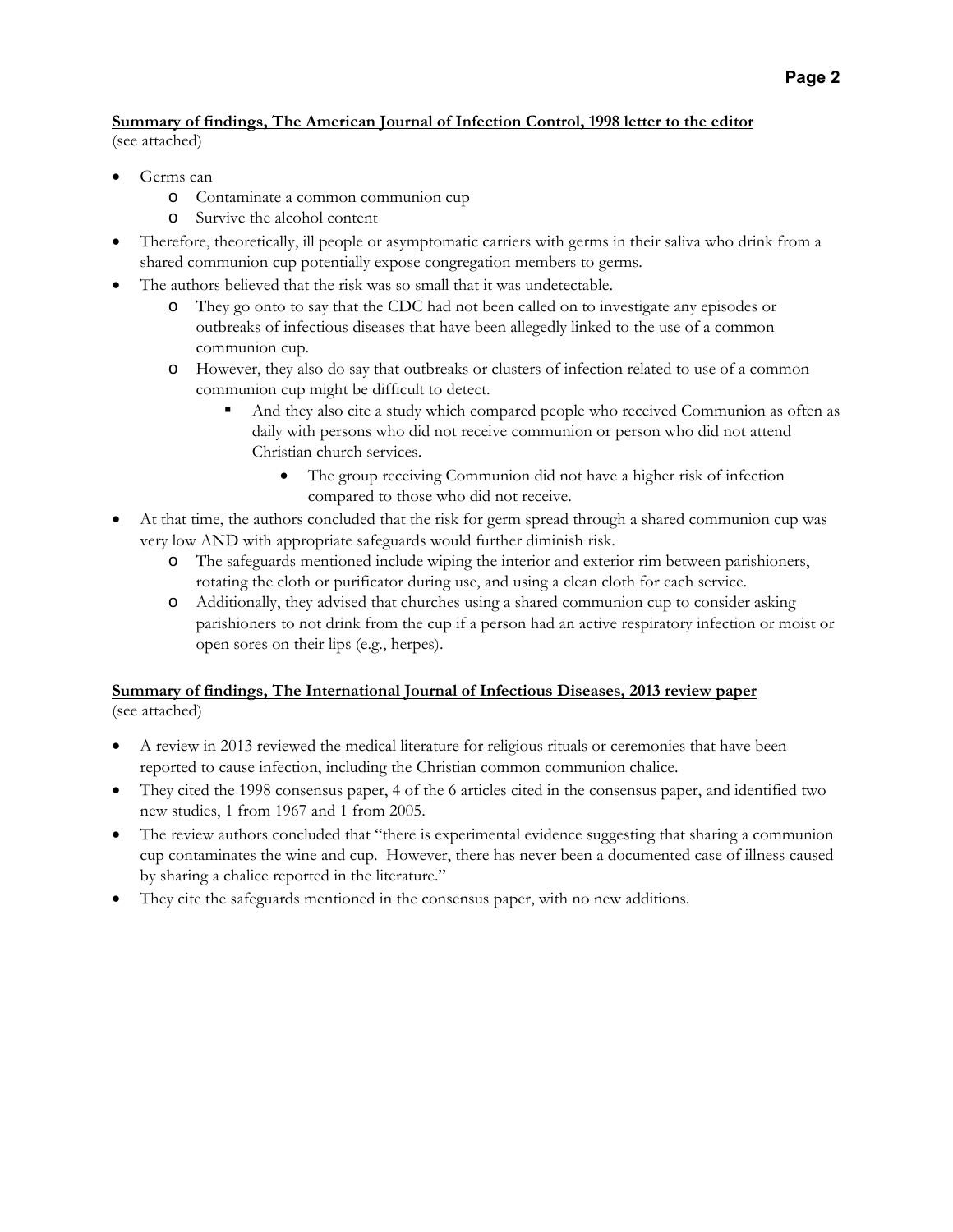SEVIE

Contents lists available at SciVerse ScienceDirect

International Journal of Infectious Diseases



journal homepa ge: www.elsevier.com/locate/ijid

# Review Infections associated with religious rituals

## James Pellerin<sup>a,\*</sup>, Michael B. Edmond<sup>a,b</sup>

CrossMark

a Department of Internal Medicine, Virginia Commonwealth University, 1300 East Marshall Street, PO Box 980019, Richmond, VA 23298-0019, USA <sup>b</sup> Division of Infectious Diseases, Virginia Commonwealth University, Richmond, Virginia, USA

#### A R T I C L E I N F O

Article history: Received 10 April 2013 Received in revised form 7 May 2013 Accepted 8 May 2013

Corresponding Editor: Eskild Petersen, Aarhus, Denmark

Keywords: Ritual Infectious disease Religion Culture Circumcision

#### S U M M A R Y

This review evaluates the medical literature for religious rituals or ceremonies that have been reported to cause infection. These include an ultra-orthodox Jewish circumcision practice known as metzitzah b'peh, the Christian common communion chalice, Islamic ritual ablution, and the Hindu 'side-roll'. Infections associated with participation in the Islamic Hajj have been extensively reviewed and will not be discussed.

- 2013 International Society for Infectious Diseases. Published by Elsevier Ltd. All rights reserved.

#### 1. Introduction

Rituals are part of every religion and are defined as a behavior that is repeated in a precise order and frequently involves performing an action to the body or mind to fulfill a religious  $obligation.<sup>1</sup>$  Often, rituals involve breaching the body's innate defenses, such as the skin, sinus, respiratory, gastrointestinal, or genitourinary systems, which can be potentially harmful.

This paper reviews the medical literature for religious practices that have been associated with infection. Several rituals were identified, including an ultra-orthodox Jewish circumcision called metzitzah b'peh, the Christian communion chalice, the Hindu side roll, and Islamic ritual ablution. Infections associated with the Islamic Hajj have been extensively reviewed and will not be discussed. $2$ 

### 2. Neonatal herpes simplex infection following Jewish ritual circumcisions

Jewish tradition dictates that when a male child is 8 days old they should undergo ritual circumcision, which is performed on 60–90% of the Jewish population in the USA. $6$  Evidence suggests that circumcision reduces the incidence of sexually transmitted diseases, urinary tract infections, and inflammation of the prepuce; however, there have been at least 22 reports of infection with herpes simplex virus (HSV) type 1 when a method called metzitzah or metzitzah b'peh is used. $<sup>6</sup>$ </sup>

Ritual circumcision has three parts: the 'milah' or excision of the external prepuce, the 'peri'ah' or slitting of the inner foreskin, and finally the 'metzitzah' or sucking of blood from the wound. $6$ The metzitzah originated in the 5<sup>th</sup> century Babylonian Talmud where it states metzitzah should be performed ''so as not to bring on risk,'' although what the risk is, is not explicitly stated. Historically, if the mohel failed to perform the metzitzah he was barred from performing future circumcisions.<sup>6</sup> During metzitzah, the mohel sips wine and applies his lips to the involved portion of the penis and then spits the wine into a receptacle, which may be repeated until hemostasis is achieved. Metzitzah with direct oral– genital suction was commonplace until the 19<sup>th</sup> century when Rabbi Moses Schreiber ruled that an instrument, such as a glass pipette, could be used as an interface between the mohel and the infant.<sup>6</sup> This led most to abandon direct suction in favor of sterile suction devices; however, some mohelim have resisted this change and continue to perform the ritual with direct oral–genital contact. Metzitzah has been scrutinized by the New York City Department of Health, and in 2012, the city passed a law requiring mohelim to obtain informed consent from parents prior to performing metzitzah. The mohelim have brought a law suit against the city citing violations of religious freedoms. The law was not being enforced until January 2013, when Judge Naomi Buchwald denied

Corresponding author. Tel.: +1 804 245 5040; fax: +1 804 828 2125. E-mail address: jpelleri@mcvh-vcu.edu (J. Pellerin).

<sup>1201-9712/\$36.00 -</sup> see front matter © 2013 International Society for Infectious Diseases. Published by Elsevier Ltd. All rights reserved. http://dx.doi.org/10.1016/j.ijid.2013.05.001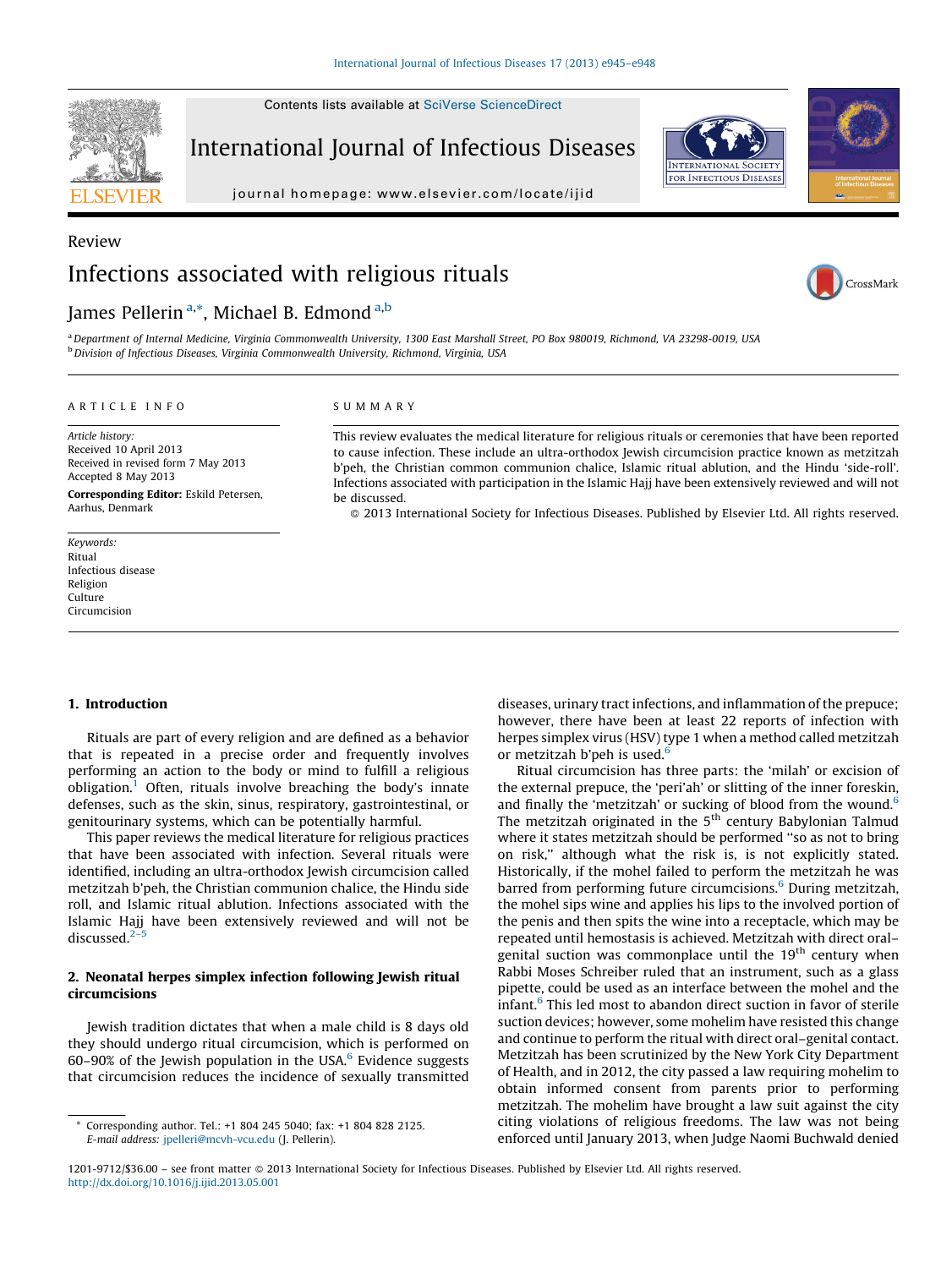a request for an injunction against the consent form.<sup>7,8</sup> Failure of mohelim to produce the relevant signed consent forms can result in penalties and fines up to US  $$2000.<sup>8</sup>$  There is also concern that certain hospitals have been under-reporting cases of neonatal herpes because of fear of losing Hasidic patients.<sup>9</sup>

When neonatal HSV infection is transmitted it occurs during delivery 85% of the time, congenitally 5% of the time, and from adult care givers including hospital workers in the remaining 10%.<sup>10</sup> The clinical manifestations can be isolated to the mucocutaneous surfaces or disseminated to the visceral organs and the central nervous system.<sup>10</sup>

There have been 22 cases of HSV-1 infection associated with metzitzah described in three case series and one case report. In 2000 Rubin and Lanzkowsky reported two cases of infants delivered via vaginal birth in New York City, who underwent metzitzah by the same mohel 10 years apart.<sup>11</sup> The first case, from 1988, presented 4 days after metzitzah with fevers and vesiculopustular lesions on the genital and gluteal areas. In 1998, the second infant presented 3 days after metzitzah, with fevers and vesiculo-bullous lesions on the penis, buttocks, and ankles. In both cases, a Tzanck preparation of the lesions showed inclusion bodies consistent with herpes virus, and viral culture grew HSV type 1 in the second infant. Both were treated with intravenous acyclovir with subsequent resolution of the lesions. After 10 years of followup, infant 1 had no recurrence of symptoms; however, at 8 months of age infant 2 had recurrence of cutaneous lesions. The mohel who performed both procedures claimed to have completed over 1000 circumcisions and, personally, never had labial or genital herpes. $11$ 

In 2003 Distel et al. reported that a boy who had metzitzah was hospitalized 10 days later for pustular lesions, edema, and dorsal deviation of the penis and vesicles on the buttocks and thigh.<sup>12</sup> Cultures from the lesions grew HSV type 1 and Klebsiella pneumoniae, and serology showed high IgM titers to HSV-1 and HSV-2. He was treated with intravenous acyclovir and antibiotics for 10 days with improvement over 4 days. Unfortunately, there was recurrence of lesions on the penis and thighs over the subsequent month.

Gesundheit et al. reported eight cases of HSV-1 infection after metzitzah in Israel and Canada from 1994 to 2002.<sup>6</sup> The patients presented 4–11 days after metzitzah, with fevers and/or vesicular lesions on the penis and scrotum. Seven of the eight patients had disease limited to the integument, however one of the eight patients had encephalitis with long-term neurological consequences, including seizures. Four had recurrence of cutaneous lesions and received long-term prophylaxis with acyclovir. Six of the eight patients received intravenous or oral acyclovir, while two received supportive care with resolution of symptoms. There were six mohels involved, because two had performed multiple circumcisions; however, only three were tested for HSV, all of whom had positive HSV serologies. Also notable, the mother of the infant who had encephalitis was the only mother who had positive serology for HSV type 1 at 1:16, although it was not specified which subclass of immunoglobulin was isolated. While the methods of delivery were not reported, none of the mothers had active oral or genital herpes.

The largest case series by the Centers for Disease Control and Prevention (CDC) was published in 2012, wherein they highlighted 11 cases of HSV-1 after confirmed or probable oral–genital suction from 2000 to 2011 in New York City. $13$  Ten of 11 cases were hospitalized and unfortunately two cases were fatal. Six patients had mucocutaneous lesions, two had central nervous system involvement, and three had dissemination to visceral organs. In 2004 twin boys born via cesarean to a mother without evidence of HSV infection during childbirth underwent metzitzah on the eighth day of life. Afterwards, both neonates developed fever and vesicles on their abdomen, buttocks, and genitalia that contained HSV. One of these infants later developed disseminated infection and died. These cases prompted an investigation by the New York City Health Department, which discovered that a year prior, a case of neonatal HSV infection after metzitzah by the same mohel had also led to vesicular lesions. After these cases were reported the New York City Health Department set up surveillance, which uncovered eight more cases of HSV-1 after probable or confirmed oral–genital suction. The discovery of these cases was facilitated by a 2006 mandate in the New York City Health Code that infants less than 60 days old with a diagnosis of herpes infection be reported.<sup>13</sup> When laboratory confirmation of HSV-1 or untyped HSV was obtained there was further investigation to determine if ritual oral–genital suction was performed. The authors calculated the estimated relative risk of neonatal herpes to be 3.4 times greater after direct oral–genital suction compared to those who did not.<sup>13</sup>

These 22 cases provide evidence that metzitzah with direct oral–genital contact can transmit HSV-1 infection. The temporal relationship where all infants presented within 2 weeks of the ceremony is consistent with the typical incubation period of HSV; the isolation of HSV-1, a pathogen typically transmitted via oral contact, and negative serologies or clinical manifestations of herpes in most of the mothers all suggest an association. $11$ Additionally, the finding that some of the mohels' saliva tested negative for HSV is not surprising since shedding of HSV is sporadic and can be found in asymptomatic individuals, as demonstrated by Hatherley et al.<sup>14</sup> and Douglas and Couch.<sup>15</sup> Finally the location of HSV-1 on genitalia suggests that it was likely transmitted via direct contact.

This review focuses on the transmission of HSV-1 from the mohel to the infant. However, it is also plausible that the reverse could occur and the infant could spread pathogens such as HIV and hepatitis B or C viruses to the mohel if vertical transmission occurred in utero or during delivery.

#### 3. Cutaneous larva migrans associated with ritual side roll

The Lord Murugan Temple of Nallur in Jaffna, Sri Lanka is a place of devotion for Tamil Hindus. A festival occurs there annually between August and September where icons of deities are marched around temple grounds and devotees gather for prayer and penance. The most devout penance that a devotee may perform is known as the 'side roll' or angapradakshinam where the night prior they engage in a ritual fast, soak in the temple water tank, then lie on the ground and side-roll in the same path that the icons previously traversed. For the comfort of the participants the local government ships in sand from coastal areas and waters the sand twice daily to keep dust down.

An increase in the incidence of cutaneous larva migrans (CLM) in 2003 prompted an investigation by Kannathasan and colleagues. The study found that out of 1014 devotees studied, 26.8% had a creeping eruption.<sup>16</sup> These findings prompted a follow-up crosssectional study by the same authors in 2010 on a random sample of 194 devotees who performed the side-roll. They issued a questionnaire and performed microscopic examination of soil samples on the sand brought in from the shore prior to spreading around the temple grounds and then 10 days after distribution. They also examined five canine fecal samples found on the temple grounds with saline and iodine wet smears. They found that 58.2% of the 194 devotees surveyed had lesions characteristic of CLM, with a positive correlation ( $R^2$  = 0.446) between frequency of sideroll and number of lesions. Thirty-two percent of participants had evidence of a secondary bacterial infection, presumably from pruritus and scratching. The soil and fecal examination provided additional evidence that the side roll led to CLM. Of the 20 sand samples tested prior to spreading around the temple ground, none had evidence of hookworm larvae, whereas 10% (2/20) of samples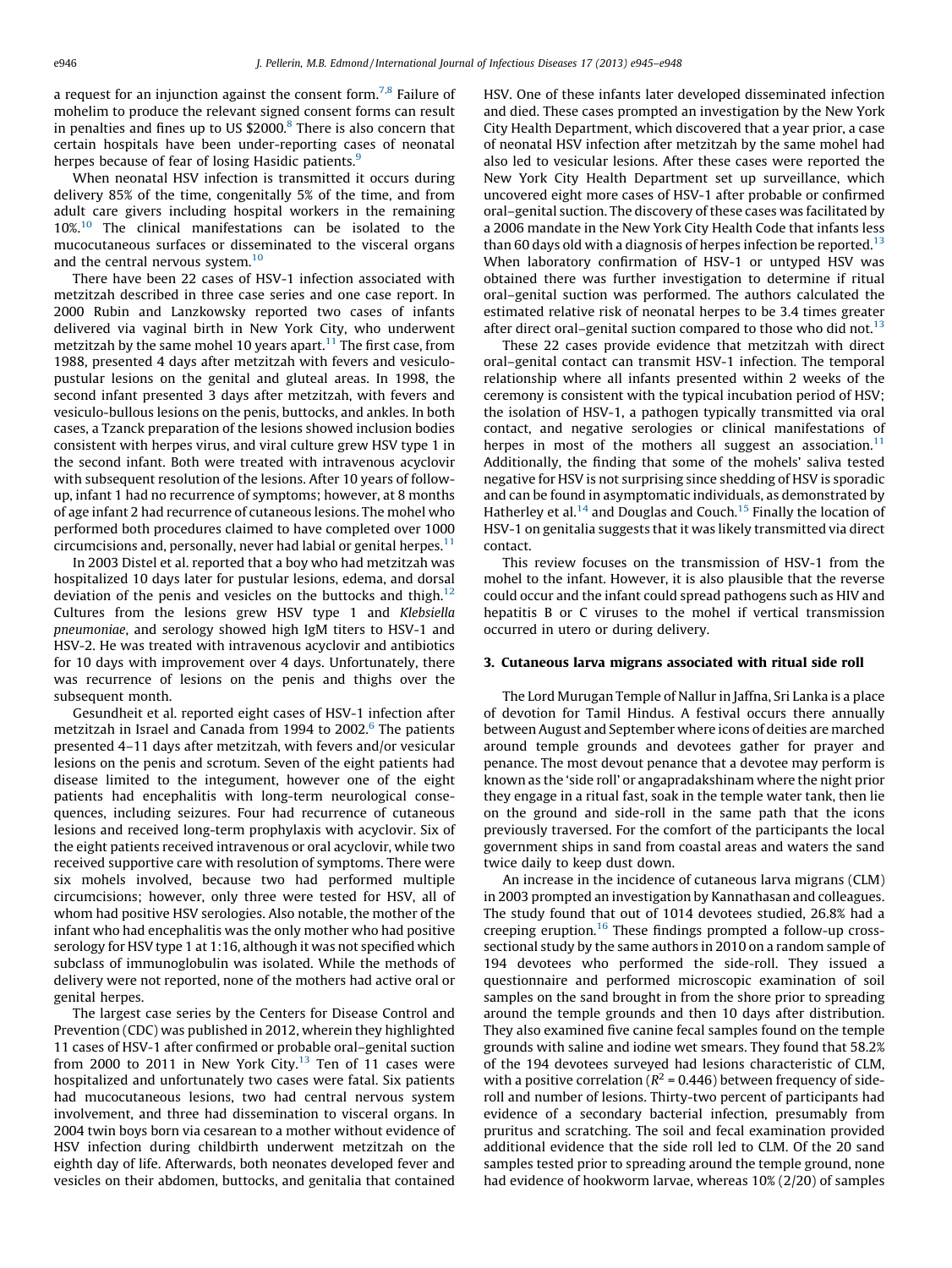studied 10 days after being spread had hookworm eggs and three out of five samples of dog feces tested positive for hookworm eggs.<sup>16</sup> The authors of the study speculated that the increased incidence of CLM was a result of a ban on killing stray dogs in 2004. The risk factors they identified with statistical significance were side roll frequency and time of day side roll was performed (prior to 5 a.m., increased risk).

CLM is caused by dog and cat hookworm larvae that remain in soil and can remain infectious for months.<sup>17</sup> If larvae sense soil vibrations or an increase in temperature, they will respond by moving towards the stimulus. After locating a human, which is a dead-end host, the larvae penetrate the skin and typically do not disseminate, causing a self-limiting disease that lasts months and rarely years. Patients will typically present within 5 days after penetration with pruritus or pain. Treatment regimens include single-dose ivermectin, oral albendazole given over 5–7 days, or topical thiabendazole for 2–4 days. To reduce the risk of infection, travelers to endemic areas or where stray dogs or cats are present should wear shoes or sandals.

#### 4. The common communion chalice

Holy Communion is a Christian practice that consists of a group gathered to share bread and wine from a minister or priest.<sup>18</sup> The wine is frequently shared from a cup or by dipping the bread into wine, a practice called intinction. After each participant drinks from the cup, the minister wipes the rim prior to the next communicant drinking from the cup. Also, in some churches, communion wafers are placed into the cup containing wine, and a spoon (known as a cochlear) is used to retrieve a communion wafer from the chalice and placed into the recipient's mouth. The common spoon is not wiped between recipients.

The capability of the chalice to spread infection has been debated in the medical literature since the  $19<sup>th</sup>$  century when Forbes and Anders hypothesized that contamination from the mouth may lead to bacteria in the wine.<sup>19</sup> Since then four experimental studies, a review, and several opinion pieces including one from the CDC have been published that discuss the infection risk of the chalice.

The risk of infection depends on several factors including the bacterial or viral load in the communicants' saliva, the ability of the organism to withstand the antimicrobial properties of the gold/ silver chalice and the alcohol content of the wine, the linen cloth used to wipe the rim, and the recipient's ability to destroy any pathogenic organism. Examples of potential pathogens are those that are transmitted via saliva, oral/labial skin lesions, fecal-orally, or droplet and airborne routes.<sup>18–24</sup>

In 1946 Burrows demonstrated that when human volunteers shared a communion cup, with instructions to get as much saliva as possible on the rim, bacteria were recovered in small numbers.18 In 1967 Gregory showed that in a more realistic simulation of a communion service, various species of bacteria could be recovered from the cup, including staphylococci, Neisseria species, betahemolytic and non-hemolytic streptococci, and Micrococcus species.<sup>18</sup> In 1967 Hobbs and colleagues performed experiments that concluded that silver and wine may have antimicrobial properties. However, the time interval between each communicant drinking from the cup, which is typically less than five seconds, is not sufficient to cause a significant decrease in bacterial counts. They also found that rotating the chalice was ineffective at decreasing colonization; however wiping the rim with the linen cloth decreased bacterial counts by 90%. All studies concluded that the risk of spreading disease cannot be excluded but is extremely  $low.<sup>19</sup>$ 

In 1993 Furlow and Dougherty swabbed silver and pottery chalices before and after eight services. They cultured potentially pathogenic organisms, such as Staphylococcus aureus, Haemophilus parainfluenzae, and Moraxella catarrhalis. They concluded that individual cups (challicles) should be used to eliminate infection risk.20

Finally, in 1998 the CDC reported there had never been an outbreak of infection related to the communion  $cup^{23}$  They referenced a study from 1997 in which 681 participants who drank daily from a common cup were at no higher risk of infection than those who participated less frequently or who completely abstained from Christian services. They concluded that it is probably safe to participate in services where a common cup is used, with the caveat that any member of the congregation with active respiratory illness or open labial or mouth sores abstain from partaking. $23$ 

In conclusion, there is experimental evidence suggesting that sharing a communion cup contaminates the wine and cup. However, there has never been a documented case of illness caused by sharing a chalice reported in the literature.

#### 5. Primary amoebic meningoencephalitis after ritual ablution

Ritual ablution, as performed by the Muslim community, involves cleansing the body prior to prayer multiple times daily. While not required, some worshipers may forcefully irrigate the sinuses during ablution.<sup>25</sup>

Naegleria fowleri, Acanthamoeba species, Balamuthia mandrillaris, and Sappinia diploidea are the four species of free-living amoebae that cause disease in humans and are found worldwide in soil and freshwater. N. fowleri is unique among the amoebae because it causes an almost universally fatal, acute hemorrhagic necrotizing meningoencephalitis in immunocompetent individuals, known as primary amoebic meningoencephalitis (PAME). In most reported cases, including the USA, PAME is associated with recreational fresh water use during warmer months when water is nasally aspirated. Once aspirated, the sustentacular cells supporting the olfactory cells phagocytose the amoebae, which then pass through the cribriform plate to the olfactory bulb, into the subarachnoid space and ultimately invade the brain parenchyma leading to rapid destruction.<sup>26</sup>

Recently Shakoor and colleagues reported a relative surge of cases in Pakistan, wherein they reported 13 cases from 2008 through 2009 in Karachi, with a 100% case fatality rate despite prompt recognition and treatment.<sup>25,27</sup> The patients ranged in age from 16 to 64 years, and they were treated with amphotericin (1.5 mg/kg/day), rifampin (600 mg/day), and most also received fluconazole or itraconazole. Of the 13 cases, 12 reported no contact with freshwater recreational activities. Since ritual ablution was the common risk factor for all patients, the investigators tested tap water from two of the patients' homes and were able to culture and identify N. fowleri DNA via real-time PCR; they concluded that ablution likely led to the infection. The authors speculated that there are several explanations for the rise in PAME, including the use of water storage tanks, under-filtered and under-chlorinated water, possibly sewage contamination of the water supply, and global warming, since the organism survives in temperatures up to 45  $\degree$ C. The authors speculated that this phenomenon is underreported across Pakistan because of under-recognition.<sup>27</sup>

Their case series was not the first time that ritual cleansing was suspected of causing PAME. In 1980 Lawande et al. published a report of a 35-year-old previously healthy Muslim Nigerian farmer who died of PAME after performing nasal irrigation five times per day using water from a man-made pond on his farm.<sup>28</sup> The authors speculated that the inoculum of N. fowleri was higher than normal in the pond because high rainfall in the days leading up to his presentation may have washed higher loads of the amoeba from surrounding soil into the pond.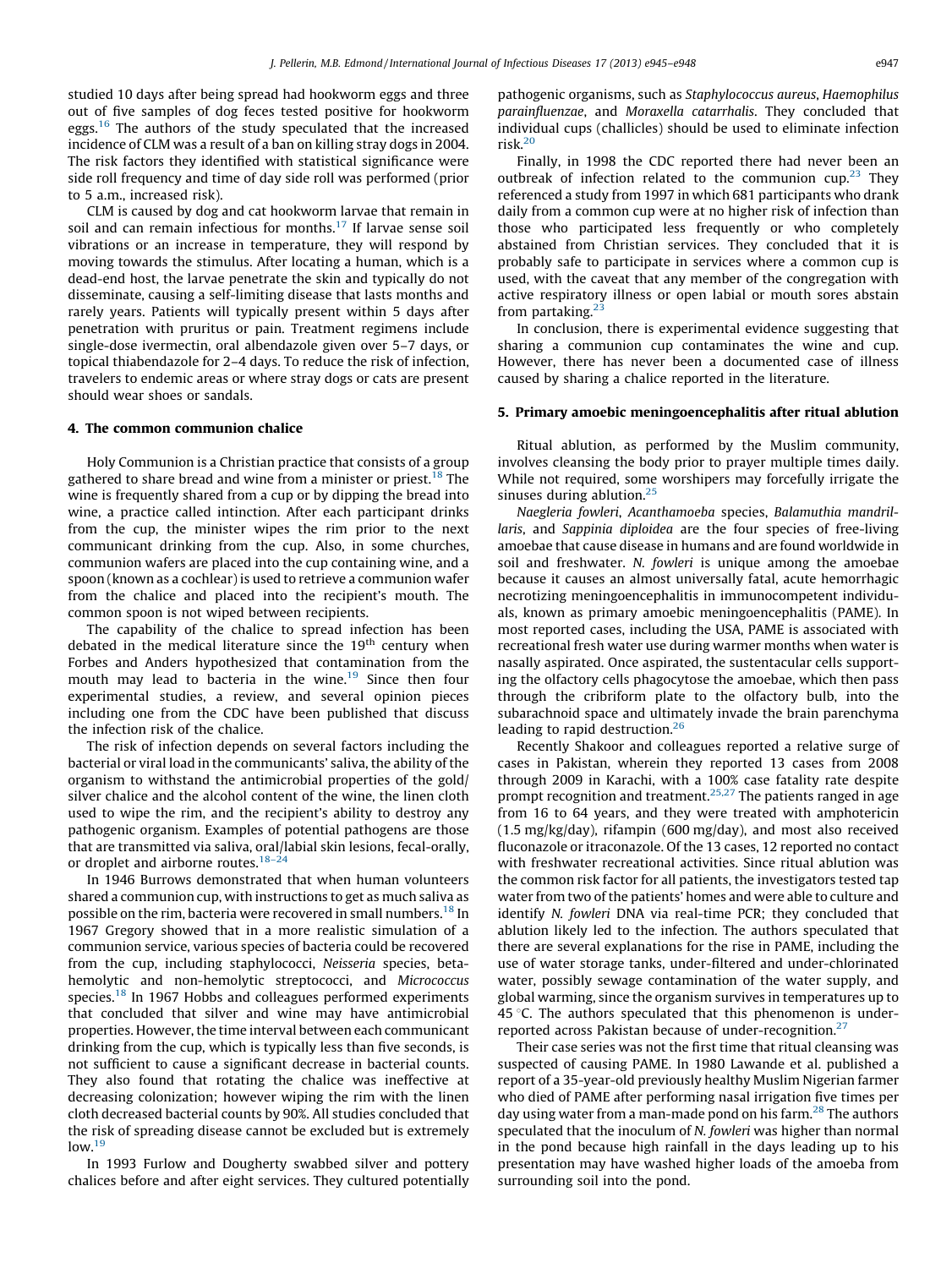#### Table 1

Religious rituals associated with infection

| Ritual                                                                                             | Religion                                                | Associated pathogen(s)                                                                                                                                                                                                                                                                                                                                                  | Frequency of ritual                                                                 | Number of cases reported       |
|----------------------------------------------------------------------------------------------------|---------------------------------------------------------|-------------------------------------------------------------------------------------------------------------------------------------------------------------------------------------------------------------------------------------------------------------------------------------------------------------------------------------------------------------------------|-------------------------------------------------------------------------------------|--------------------------------|
| Metzitzah b'peh<br>Side-roll (Angapradakshinam)<br>Holy Communion<br>Ritual ablution<br>Hajj/Umrah | Judaism<br>Hinduism<br>Christianity<br>Muslim<br>Muslim | Herpes simplex type 1<br>Hookworm<br>None have been reported (potentially many – see text)<br>Naegleria fowleri<br>Neisseria meningitidis, Klebsiella pneumoniae, Haemophilus influenzae,<br>Streptococcus pneumoniae, influenza, Mycobacterium tuberculosis,<br>Vibrio cholerae, poliovirus, Plasmodium spp, hepatitis<br>A, B, C, Tick-borne encephalitis, and others | Once per child<br>Annually<br>As often as daily<br>Multiple times daily<br>Annually | 22<br>384<br>14<br>Unavailable |

Since many Muslims perform ritual ablution many times daily, it is important to ensure that a clean water supply is used that is free of amoebae, or at a minimum boiling the water to decrease the risk of PAME.<sup>27</sup>

#### 6. Conclusions

This review has consolidated case reports and series that are based upon four prominent religions that endorse rituals that have the potential to cause infection.

Table 1 is a summary of the rituals that were covered in this review. The sensitive features of religious rituals make it probable that many infections have been unrecognized and under-reported. Notably, no infections have ever been reported as a consequence of a religious ritual from Africa or South America.

Religious ceremonies serve a valuable function in daily human life by providing self-identification, structure, and community support. In general, most practices are safe and have been practiced for generations. However, as this review has highlighted, every action has consequences and these must be considered when participating in rituals that bypass natural barriers to infection.

Conflict of interest: There are no financial or personal conflicts of interest to report. There was no funding source for this study.

#### References

- 1. Merriam Webster Online Dictionary. Available at: http://www.merriam-webster.com/dictionary/ritual (accessed January 2, 2013).
- 2. Ahmed QA, Arabi YM, Memish ZA. Health risks at the Hajj. Lancet 2006;367:1008–15.
- 3. Memish Z, Stephens G, Steffen R, Ahmed Q. Emergence of medicine for mass gathering: lessons from the Hajj. Lancet 2012;12:56–65.
- 4. Abubakar I, Gautret P, Brunette G, Brumberg L, Johnson D, Poumerol G, et al. Global perspectives for prevention of infectious diseases associated with mass gatherings. Lancet 2012;12:66-74.
- 5. Rafiq S, Rashid H, Haworth E, Booy R. Hazards of hepatitis at the Hajj. Travel Med Infect Dis 2009;7:239–46.
- 6. Gesundheit B, Grisaru-Soen G, Greenberg D, Levtzion-Korach O, Malkin D, Petric M, et al. Neonatal genital herpes simplex virus type 1 infection after Jewish ritual circumcision modern medicine and religious tradition Pediatrics;114 2004;e259–63.
- 7. Rose J. New York, Orthodox Jews clash over circumcision. National Public Radio; 2012 Available at:http://www.npr.org/2012/12/03/166399479/new-york-orthodox-jews-clash-over-circumcision (accessed December 3, 2012).
- 8. Berkman S. Orthodox Rabbis vow to resist consent forms for controversial circumcision rite balk at New York City health rule on metzitzah b'peh. Jewish

Daily Forward; 2013 Available at:http://forward.com/articles/170149/orthodox-rabbis-vow-to-resist-consent-forms-for-co/?p=all (accessed April 1, 2013).

- 9. Berkman S. Are New York hospitals hiding herpes from metzitzah b'peh circumcision rite? Refuse to respond to claims made by Yeshiva U. Rabbi.. The Jewish Daily Forward; 2013 Available at:http://forward.com/articles/ 174081/are-new-york-hospitals-hiding-herpes-from-metzitza/ (accessed April 1, 2013).
- 10. Kimerlin D. Neonatal herpes simplex virus infection. Clin Microbiol Rev 2004;17:1–13.
- 11. Rubin LG, Lanzkowsky P. Cutaneous neonatal herpes simplex infection associated with ritual circumcision. Pediatr Infect Dis  $\overline{1,2000:19:266-8}$ .
- 12. Distel R, Hofer V, Bogger-Goren S, Shalit I, Zion Garty B. Primary genital herpes simplex infection associated with Jewish ritual circumcision. Isr Med Assoc J 2003;5:893–4.
- 13. Centers for Disease Control and Prevention. Neonatal herpes simplex virus infection following Jewish ritual circumcisions that included direct orogenital suction—New York City, 2000-2011. MMWR 2012;61:405–9.
- 14. Hatherley LI, Hayes K, Jack I. Herpes virus in an obstetric hospital: II. Asymptomatic excretion in staff member. Med J Aust 1980;2:273–5.
- 15. Douglas RG, Couch RB. A prospective study of chronic herpes simplex virus infection and recurrent herpes labialis in humans. J Immunol 1970;104: 289–95.
- 16. Kannathasan S, Murugananthan A, Rajeshkannan N, Renuka de Silva N. Cutaneous larva migrans among devotees of the Nallur Temple in Jaffna, Sri Lanka. PLoS One 2012;7:e30516.
- 17. Heukelbach J, Feldmeier H. Epidemiological and clinical characteristics of hookworm-related cutaneous larva migrans. Lancet Infect Dis 2008;8(5): 302–9.
- 18. Gill ON. The hazard of infection from the shared communion cup. *J Infect* 1988;16:3–23.
- 19. Hobbs B, Knowlden J, White A. Experiments on the communion cup. J Hyg (Lond) 1967;65:37–48.
- 20. Furlow T, Dougherty M. Bacteria on the common communion cup. Ann Intern Med 1993:118:572
- 21. Janeke JB, Bruin G. Holy communion-chalice or challicles? S Afr Med J 2005;95:544.
- 22. Kingston D. Memorandum on the infections hazards of the common communion cup with especial reference to AIDS. Eur J Epidemiol 1988;4:164–70.
- 23. Managan L, Sehulster L, Chiarelo L, Simonds D, Jarvis W. Risk of infectious disease transmission from a common communion cup. Am J Infect Control 1998;26:538–9.
- 24. Infection at the altar. Can Med Assoc J 1967;96:1383.
- 25. Siddiqui R, Khan N. Is ritual cleansing a missing link between fatal infection and brain-eating amoebae? Clin Infect Dis 2012;54:1817–8.
- 26. Schuster FL, Visvesvara GS. Free-living amoebae as opportunistic and nonopportunistic pathogens of humans and animals. Int J Parasitol 2004;34: 1001–27.
- 27. Shakoor S, Beg M, Mahmood S, Bandea R, Sriram R, Noman F, et al. Primary amebic meningoencephalitis caused by Naegleria fowleri, Karachi, Pakistan. Emerg Infect Dis 2011;17:258–61.
- 28. Lawande RV, Macfarlane WR, Awunor-Renner C. A case of primary amebic meningoencephalitis in a Nigerian farmer. Am J Trop Med Hyg 1980;29:21-5.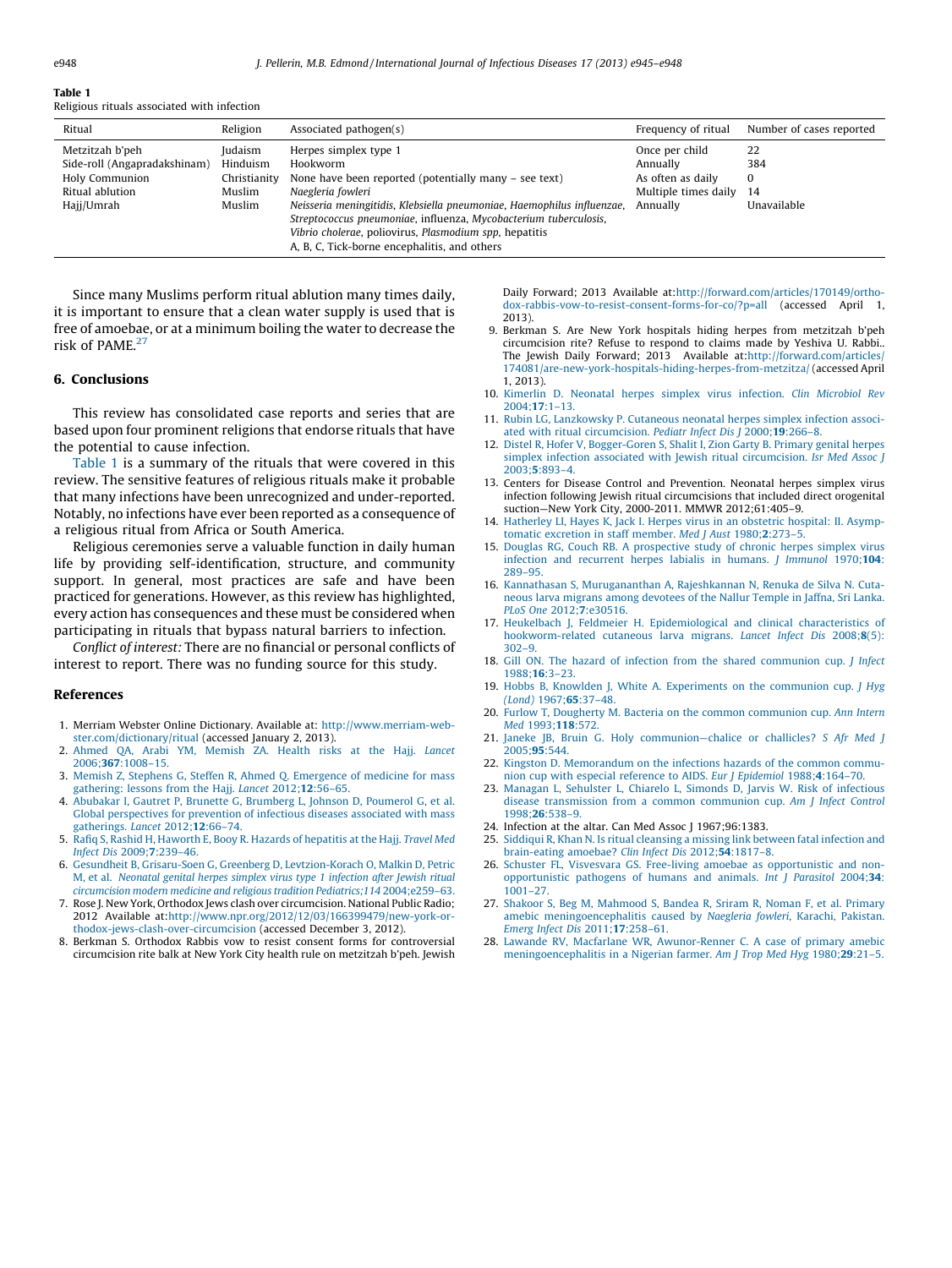## *PSEUDOMONAS AERUGINOSA* **ARTERIAL LINE INFECTION**

## *To the Editor:*

Percutaneous arterial cannulation is one of the most frequently performed invasive monitoring procedures used in critical care, but arterial lines are rarely infected. 1-1° Although rare, arterial linerelated bacteremia is usually a result of *Flavobacterium, Serratia,* or *Enterobacter. 4,8,9* 

A 79-year-old man was admitted to the hospital with diffuse abdominal pain, nausea, and vomiting for 2 days. His medical history was significant for noninsulin-dependent diabetes mellitus, multiple amputations, end-stage renal disease, peritoneal dialysis, coronary bypass, aortic valve replacement, and permanent pacemaker placement. During the hospital course, gallstone ileus was diagnosed, and the patient underwent an operation. After the operation, a 22-gauge teflon catheter was inserted percutaneously into the right radial artery. Eight days after insertion, the site appearance was red, tender, and oozing. Blood cultures were negative, but the catheter tip grew \_>15 colonies of *Pseudomonas aeruginosa.*  Two days after catheter removal, the redness and pain were gone.

Colonization/infection of arterial lines is rare but directly related to the duration of cannulation. Maki and Hassamer<sup>6</sup> reported that 2 days is the upper limit of safety for arterial lines. In their study, Maki and Hassamer<sup>6</sup> reported only 3 contaminated intra-arterial lines and no related septicemia within 53 patients monitored by intraarterial catheter. Arterial catheter-related bacteremia is also a rare complication of arterial lines. Maki et al<sup>7</sup> also reported that  $4\%$  of all intraarterial infusions that cause bacteremia and septicemia and 20% of all bacteremias that occur in monitored patients originated from contaminated infusions.

Band and Maki<sup>3</sup> reported that arterial lines remaining in place for more than 4 days cause a significant risk for infection. In this study, the local infection rate was 18%, sepsis caused by

AJIC Am J Infect Control 1998;26:538-40

Copyright © 1998 by the Association for Professionals in Infection Control and Epidemiology, Inc.

 $0196 - 6553/98$  \$5.00 + 0

arterial catheters was 4%, and 12% of all nosocomial bacteremias occurring in the critical care unit originated from arterial lines. Systemic antibiotic therapy does not protect against catheter-related infections or colonization.

The case described in this letter is the first case of *P aeruginosa* insertion site infection directly related to arterial cannulation. We conclude that P *aeruginosa* is a rare cause of arterial line infection in intensive care units.

> **Aydogan Lermi, MD Burke A. Cunha, MD**  Istanbul **International Hospital,** Turkey **Infectious Disease Division, Winthrop-University Hospital,** Mineola, New York SUNY **School of Medicine Stony** Brook, New York

#### **References**

- 1. Adams IM, Speer ME, Rudolph AJ. Bacterial colonization of radial artery catheters. Pediatrics 1980;70:94-7.
- Adams JM, Arnold JR. The use of indwelling artery catheters in neonates. Pediatrics 1975;55:261-5.
- 3. Band JD, Maki DG. Infections caused by arterial catheters used for hemodynamic monitoring. Am J Med 1979;67:735-41.
- 4. Buxton AE~Anderson RL, Klimek J, Quintiliani R. Failure of disposable domes **to** prevent septicemia acquired from contaminated pressure transducers. Chest 1978;74:508-13.
- 5. Gardner MR, Schwartz R, Wong HC, Burke JR Percutaneous indwelling radial artery catheters for monitoring cardiovascular function. JAMA 1974;290:1227-31.
- 6. Maki DG, Hassamer CA. Endemic rate of fluid contamination and related septicemia in arterial pressure monitoring. Am J Med 1981;70:733-8.
- 7. Maki DG, Weise CE, Sarafin HW. A semiquantitative culture method for identifying intravenous catheter-related infection. N Engl J Med 1977;296:1305-9.
- 8. Stamm WE, Colella JJ, Anderson RL, Dixon RE. Indwelling arterial catheters as a source of nosocomial bacteremia. N Engl J Med 1975;292:1099-102.
- 9. Walton JR, Shapiro BA, Harrison RA, Davidson R, Reisberg BE. Serratia bacteremia from mean arterial pressure monitors. Anesthesiology 1975;43:113-4.
- 10. Weinstein RA, Stamm WSE, Kramer L, Corey L. Pressure monitoring devices: an overlooked source of nosocomial infection. JAMA 1976;236:936-8.

## **RISK OF INFECTIOUS DISEASE TRANSMISSION FROM A COMMON COMMUNION CUP**

### *To the Editor:*

For more than 2 decades, the Centers for Disease Control and Prevention (CDC) has stated an official position to inquirers (eg, lay public, physicians, nurses, and other health care professionals) about the risk of infectious disease trans